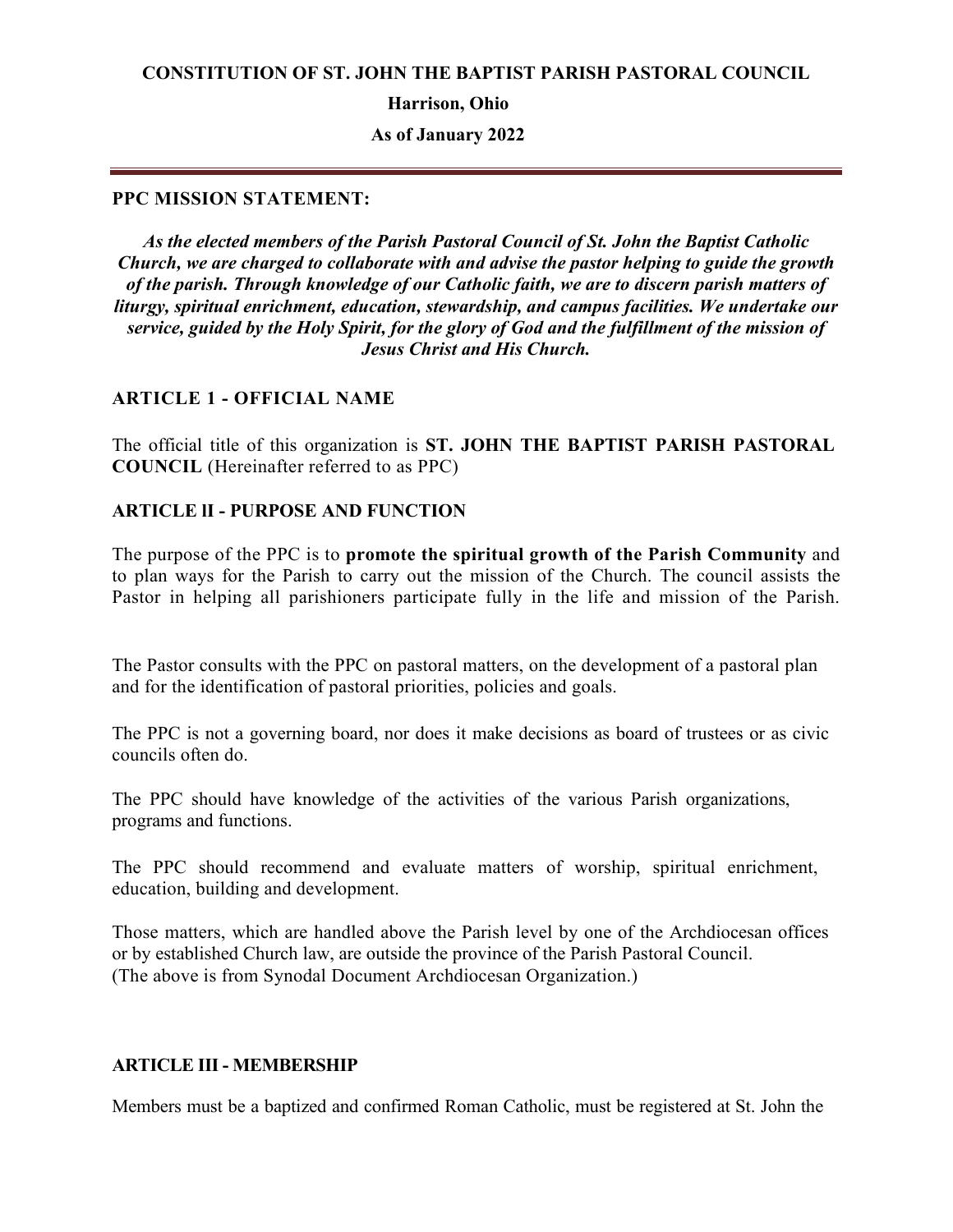Baptist Catholic Church in Harrison, Ohio, and must be in good standing with the Church.

The PPC shall consist of twelve adult members elected from the Parish at large.

A member who is currently on PPC who subsequently becomes employed full time, part time, or temporary by St. John the Baptist Parish must relinquish their position from PPC.

**Member Term:** The member term length is four years.

**Term Limits:** A member may serve two full terms. After a two-year absence from PPC, an individual may run again.

## **ARTICLE IV – ELECTED OFFICERS**

A. Elected offices of the PPC will include the Chairperson, Vice-Chairperson and Recording Secretary who will be elected at the July meeting each year

B. The minimum requirement to be nominated for an elected office on PPC is one year as a member of this PPC in the current term.

# **ARTICLE V – EXECUTIVE COMMITTEE ROLES AND REPSONSIBILITIES**

The Pastor and the elected officers will constitute the PPC's "**Executive Committee**".

#### **Role of the Pastor:**

- A. The Pastor confers with the executive committee responsible for the agenda.
- B. The Pastor actively listens and participates in the council's discussions and deliberations.
- C. When appropriate, he will assist the council in its deliberations by sharing relevant information or his own perspective on the issue being discussed.
- D. As pastor, he is the final authorizer of any course of action recommended.

## **Role of the Council Chairperson:**

- A. Consults with the Pastor and vice-chairperson to organize and coordinate the agenda and plans any group processes to be used at the council meeting.
- B. Chairs the meetings of the executive committee meetings.
- C. Normally chairs the regular and any special meetings of the council.
- D. Makes sure that the council meeting agenda is sent out before the meeting.
- E. Is the recipient of any agenda items from council members, staff or other individuals, commissions or organizations within the parish.
- F. Participates as an active member of the council in all its discussions.
- G. Strives to simulate and involve all members in the discussion and facilitates the council in formulating its goals and methods for achieving them.
- H. Leads the council in an annual evaluation of the council's proceedings and effectiveness.
- I. Assists in preparing the next chairperson to succeed him or her.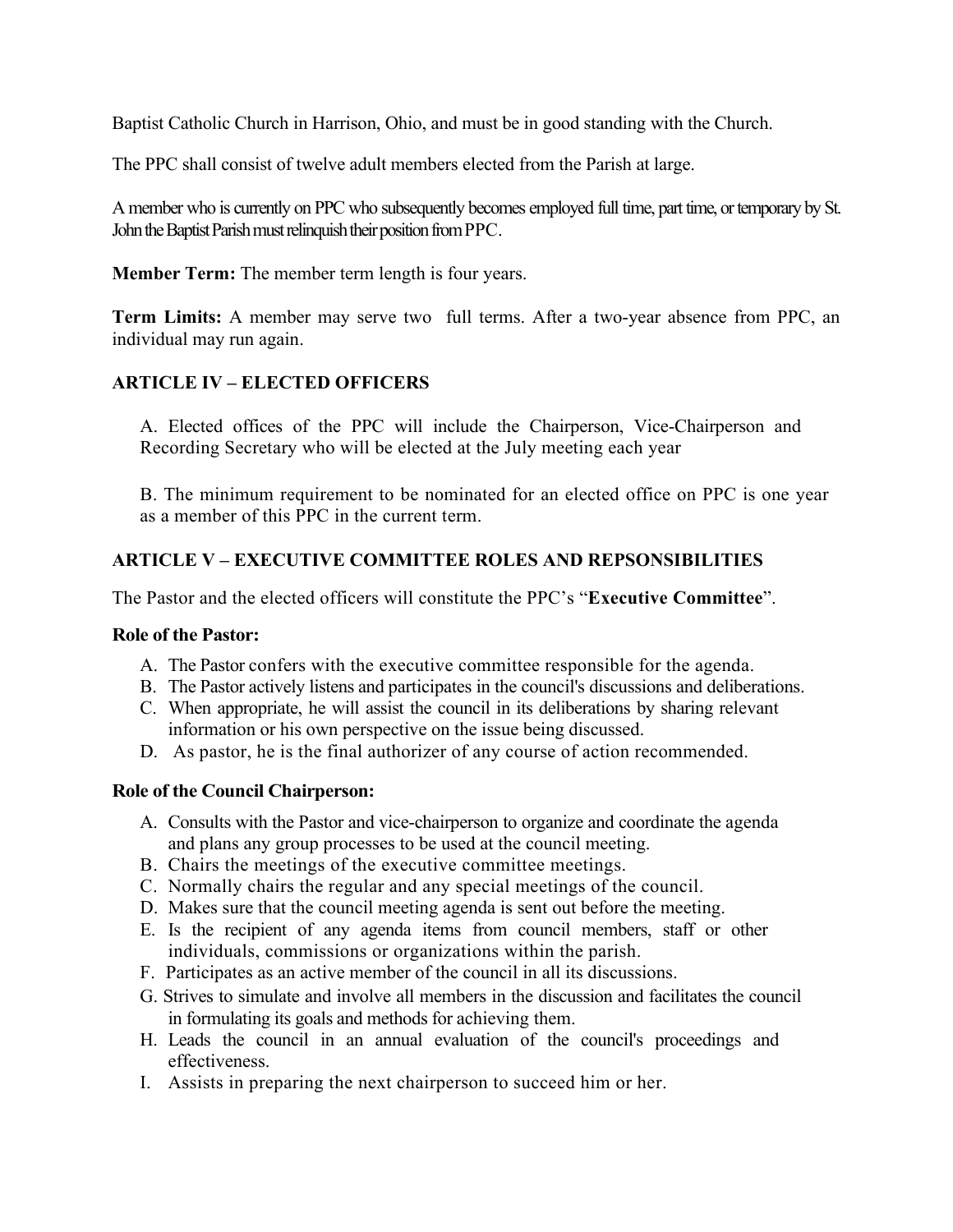### **Role of the Vice Chairperson:**

- A. Confers with the Pastor and the council chairperson to develop the meeting agenda.
- B. Chairs the council meeting if the chairperson is absent; or the chairperson wishes to temporarily assign the chairing of the meeting in order to participate more fully in the discussion.
- C. Assists the chairperson in conducting the council's work.

### **Role of the Recording Secretary:**

- A. Is responsible for recording the minutes of regular and special meetings. The minutes will focus on:
	- a) discussion summaries
	- b) resolutions and recommendations;
	- c) action steps to be taken.
- B. Is responsible for any motion made and seconded to be published. The results of the voting each motion with the vote tally and any action decided by the Pastor will be published.
- C. Maintains roster and attendance records of council members.
- D. Is responsible to see that the minutes are placed in the Church monthly after being approved.
- E. Keeps on file records of the council's history, development, minutes, resolutions, and names of members.
- F. Serves as directed by the council in the administration of council matters.

The executive committee works to ensure that prayer and study are part of the council's deliberations. This committee also determines what meeting processes will be utilized (small group work, brainstorming, advance work sheets, the consensus method, etc.)

#### **ARTICLE VI - MEETINGS**

- A. Meetings will take place at 7:00 p.m. on the third Tuesday of each month. At the Pastor's request, meetings can be rescheduled or cancelled at his discretion. An emergency meeting may be called by the Chairperson of PPC, the Pastor of the Parish, or by (4) members of Council in writing to the Chairperson or the Pastor, stating the reason for the meeting. This emergency meeting is to take place within (7) days after the letter is received.
- A. The year begins July  $1<sup>st</sup>$  and ends the following June  $30<sup>th</sup>$ .

B. In order to have an official meeting a quorum shall consist of seven (7) or more elected members of Council and the Pastor or Pastor's designate.

D. In the event that the Parish is without a Pastor, the officiating Parish administrator will have final decisions and action of all motions.

E. Meetings are open to all members of the Parish and discussion is limited to the meeting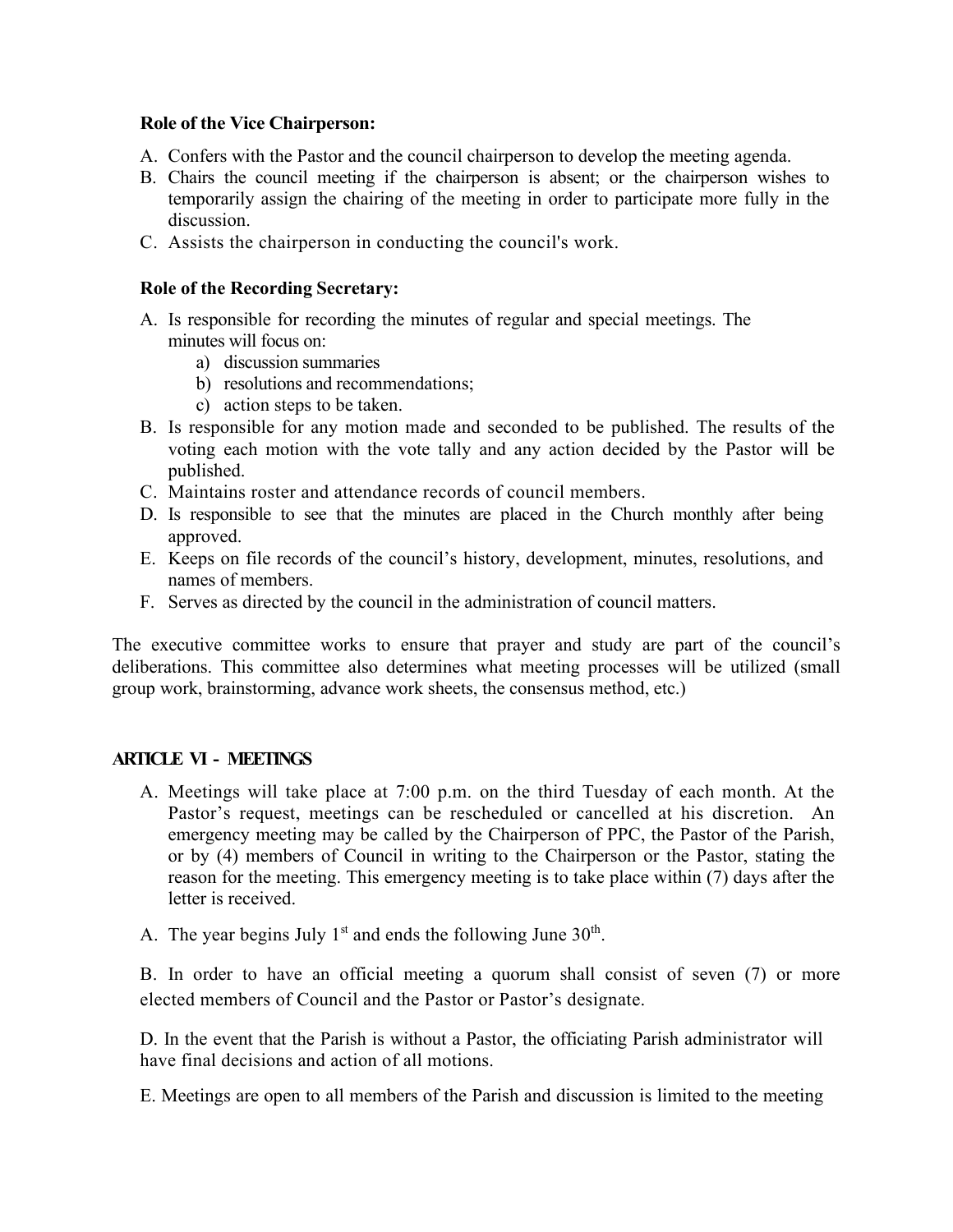order of agenda. Visitors will be given 5 minutes to speak when recognized by the presiding chairperson.

F. Robert's Rules of Order will be followed in the meetings unless otherwise specifically stated in this constitution.

# **ARTICLE VII - MEETING ATTENDANCE**

- A. All members are expected to attend every meeting.
	- a. A member of the PPC may have an excused absence if he or she notifies another PPC member that he or she will not be in attendance. The notified person will inform the recording secretary to enter excused absence in the meeting minutes.
	- b. Any member who has two unexcused absences of regularly scheduled meetings within one year will be removed from PPC, unless otherwise decided by PPC in executive session. The recording Secretary will inform the Council Chairperson when a member has two unexcused meetings in one year.
- B. All organizations, committees and commissions, which report to the PPC, are requested to submit a written report for monthly Council meeting with a complete report in person no less than once every six (6) months.

## **ARTICLE VIII - VOTING**

All appointed members (including the presiding Chairperson) are entitled to one vote.

# **ARTICLE IX – NOMINATIONS AND SELECTIONS**

- A. Selections shall take place between the third Saturday and fourth Sunday of May. Newly selected members will be welcomed into office the first meeting in July. Notice of the selection process will appear in the Parish bulletin two months before the third Saturday in May.
- B. The selection committee shall be formed and composed of one PPC representative from each class, two members from the Parish Leadership Team and the Pastor. They will begin their work at least two months prior to the date of selection. This committee shall encourage self-nominations.
- C. All candidates, including current council members wishing to serve, shall submit the nomination resume form to the selection committee no later than the third Sunday of April. The selection committee will keep the submitted names confidential and not reveal them outside of the committee.
- D. Nominees must be at least 18 years of age. They must be interested and willing to